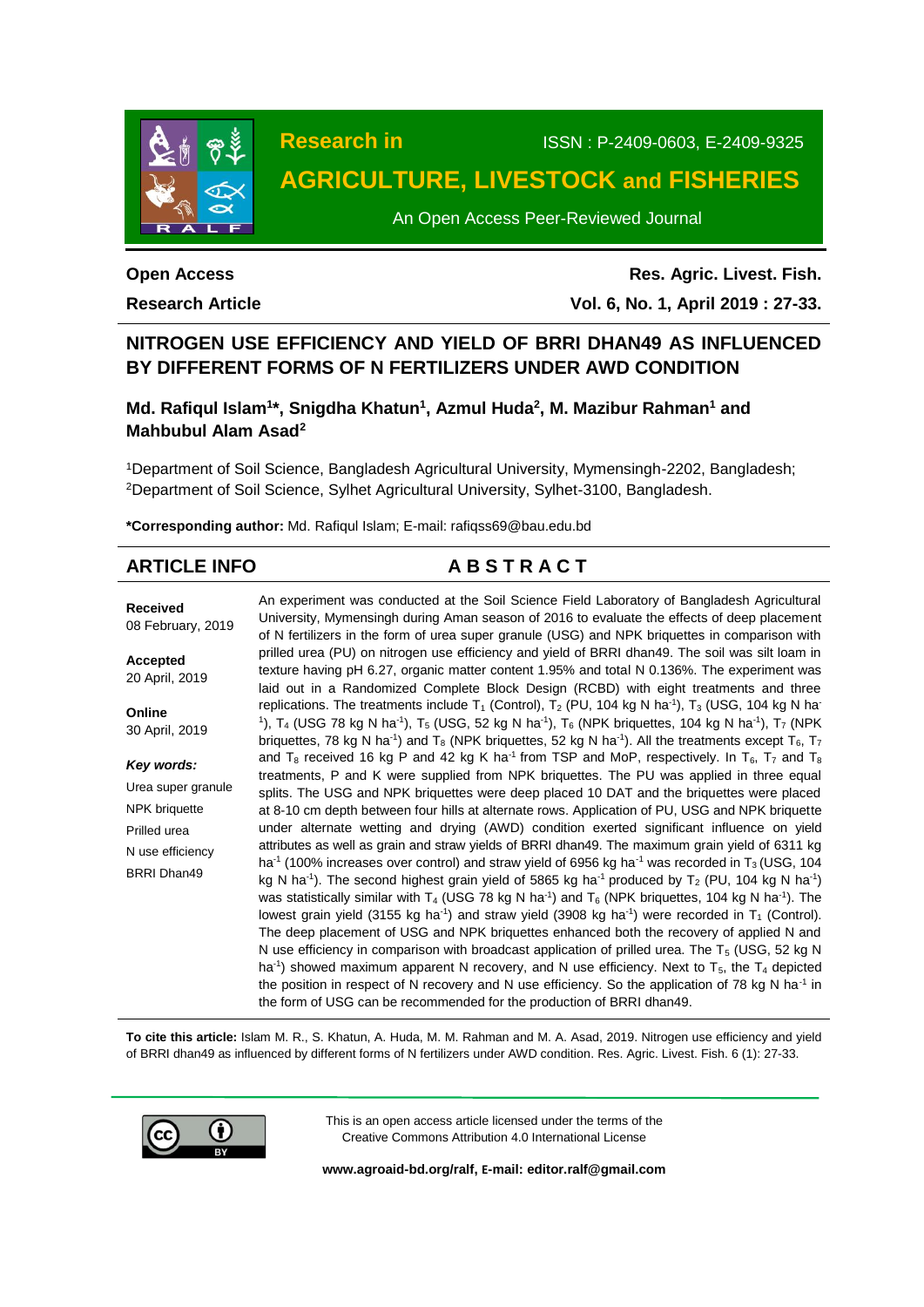# **INTRODUCTION**

Rice (*Oryza sativa* L.) is considered as the major crop in Bangladesh as it constitutes 91.8% of the total food grain (rice, wheat & maize) production of 37.50 million metric tons (BBS 2012). Among other ecosystems, rainfed condition (T. Aman) is the most suitable for growing rice in this country. Area under T. Aman is about 49.63% of total rice land and contributes 40.57% of the total rice production (BBS, 2012). For cultivation of rice, farmers of Bangladesh mainly depend on urea fertilizer and 50% of the total demand is fulfilled by import which costs a huge amount of foreign currency. Moreover, water table is declining day by day and Aman rice is already an irrigation dependent crop in Bangladesh. Excessive N fertilization is one of the major concerns in sustainable agriculture for its decreased N-utilization efficiency by crops and increased N release to the environment, resulting atmosphere and water systems pollution (Zhu et al. 1997). This applied fertilizer is getting lost to the environment through a number of processes including immobilization, denitrification, volatilization, leaching and fixation resulting low crop yield and reduced efficiency of applied nutrients. The volatilization loss of prilled urea (PU) is very high and farmers lose a huge amount of money for N fertilizer. Water saving is the main issue in maintaining the sustainability of rice production when water resources are becoming scarce (Arif et al. 2012). In the face of this troubling reality, the International Rice Research Institute (IRRI) has developed several water-saving technologies to help farmers cope better with water scarcity in their paddy fields. Intermittent irrigation or alternate wetting and drying (AWD) is one of those recently introduced in Bangladesh. In rice-growing areas, drainage water from paddy fields contaminated with N and P is thought to be the main cause of agricultural non-point-source pollution. AWD significantly reduces the amount of surface and deep (beyond the root zone) drainage from paddy fields. This in turn may reduce pollution from N and P in the drainage water and improve fertilizer-use efficiency (Belder et al. 2012).

Ammonia volatilization losses in the flooded soils range from negligible to almost 60% of the applied N (De Datta, 1985; Xing and Zhu, 2000). Deep placement of N fertilizers into the anaerobic soil zone is an effective method to reduce volatilization loss (Mikkelsen et al. 1978). Alternate wetting and drying (AWD) irrigation causing alternating oxic and anoxic conditions in top soil may lead to increased N losses from coupled nitrification-denitrification (Nicolaisen et al. 2004). Denitrification loss could be enhanced under AWD irrigation system but ammonia (NH<sub>3</sub>) volatilization is the major N loss pathway from irrigated rice field (Eriksen et al. 1985; De Datta et al., 1991). Moreover, groundwater irrigation also makes the soils polluted with arsenic (Williams et al., 2006). Therefore, water saving rice culture is expected to be as a water saving practice in many countries such as China (Cabangon *et al*. 2004), the Philippines (Belder et al. 2004) and Japan (Chapagain and Yamaji, 2010). Hence, deep placement of N fertilizer under AWD system introduces a new dimension in the N fertilization regime. Therefore, the present study was designed and carried out to evaluate the effects of form and placement of nitrogen fertilizers on yield attributes; yield and N use efficiency of BRRI dhan49.

### **MATERIALS AND METHODS**

The experiment was carried out in the Soil Science Field Laboratory of Bangladesh Agricultural University, Mymensingh during the Aman season of 2016. The study was performed to evaluate the effects of form and placement of nitrogen fertilizers on yield attributes; yield and N use efficiency of BRRI dhan49. The soil of the experimental site belongs to the Sonatala series under the AEZ of Old Brahmaputra Floodplain. The soil was silt loam in texture having pH 6.27, organic matter content 1.95% and total N 0.136%. The treatments were  $T_1$ (Control), T2 (PU, 104 kg N ha<sup>-1</sup>), T<sub>3</sub> (USG, 104 kg N ha<sup>-1</sup>), T<sub>4</sub> (USG 78 kg N ha<sup>-1</sup>), T<sub>5</sub> (USG, 52 kg N ha<sup>-1</sup>), T<sub>6</sub> (NPK briquettes, 104 kg N ha<sup>-1</sup>), T<sub>7</sub> (NPK briquettes, 78 kg N ha<sup>-1</sup>) and T<sub>8</sub> (NPK briquettes, 52 kg N ha<sup>-1</sup>). All the treatments except  $T_6$ ,  $T_7$  and  $T_8$  received 16 kg P and 42 kg K ha<sup>-1</sup> from TSP and MoP, respectively. In  $T_6$ , T<sup>7</sup> and T<sup>8</sup> treatments, P and K were supplied from NPK briquettes. BRRI dhan49, a high yielding variety of rice was used as a test crop. Forty day-old seedlings were transplanted in the plots maintaining a spacing of 20 cm x 20 cm. The experiment was laid out in a Randomized Complete Block Design (RCBD) with eight treatments and three replications. All the fertilizers except urea i.e. TSP, MoP, gypsum and zinc sulphate were applied as basal doses in all the plots at final land preparation. Prilled urea was applied in three equal splits.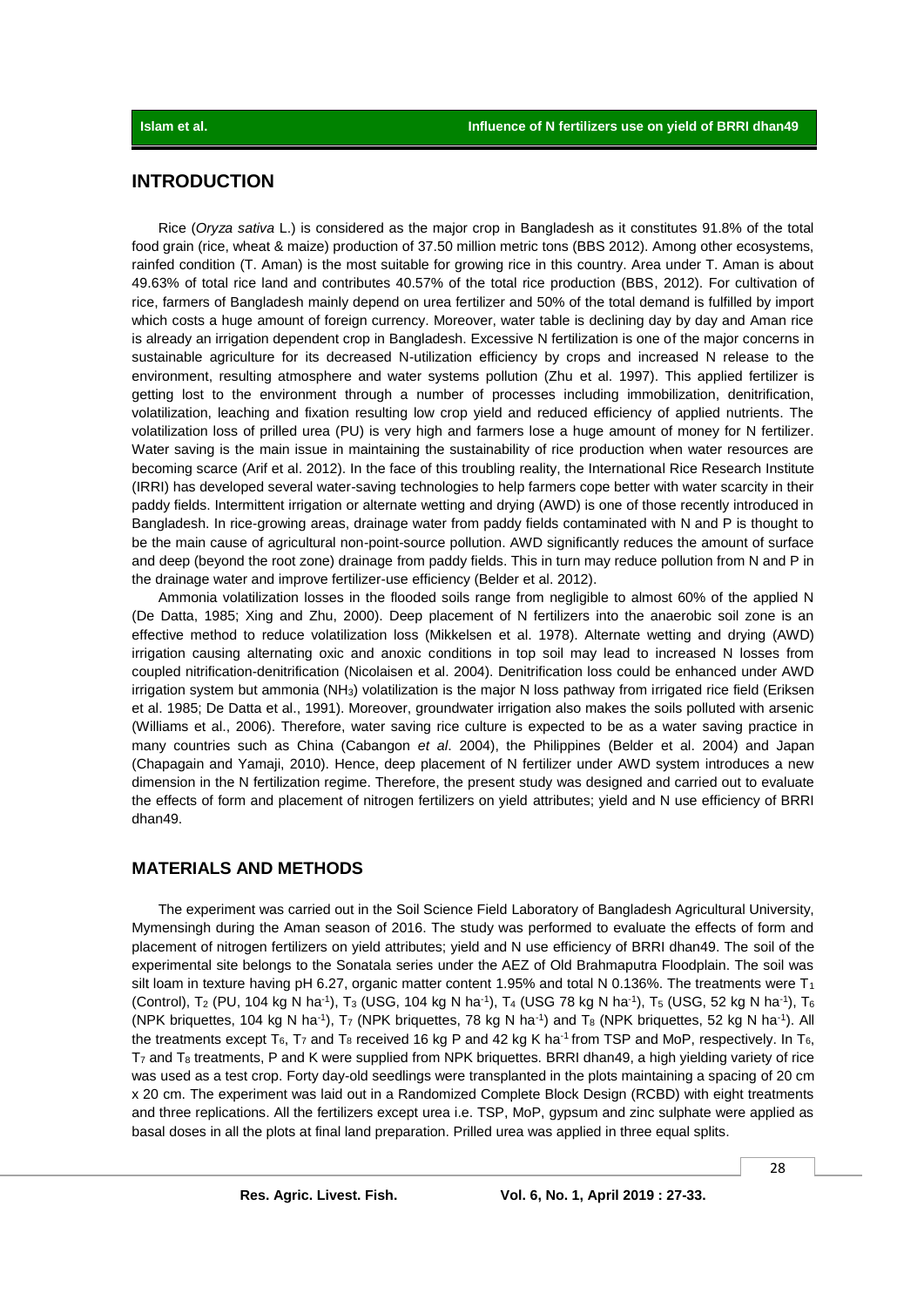The USG and NPK briquettes were deep placed at 10 DAT and the briquettes were placed at 8-10 cm depth between four hills at alternate rows. The first dose of PU was applied at 10 days after transplanting (DAT); the second dose was added as top dressing at 35 DAT (active tillering stage) and the third dose was top-dressed at 55 DAT (panicle initiation stage). Intercultural operations such as irrigation, weeding, pest control, etc. were done as and when required. The crop was harvested at maturity. The grain yield was assessed with 14% moisture basis while the straw yield was recorded on sun dry basis. Five hills were selected randomly from each plot and data on plant height, tillers hill<sup>-1</sup>, panicle length, grains panicle<sup>-1</sup> and 1000-grain weight were recorded. The N content in rice grain and straw was determined by Semi-micro Kjeldahl method (Bremner and Mulvaney, 1982). Nitrogen uptakes, apparent nitrogen recovery and nitrogen use efficiency were calculated from N content and yield data. The collected data were analyzed statistically by F-test to examine the treatment effects and mean differences were examined by Duncan's New Multiple Range Test (DMRT) (Gomez and Gomez, 1984).

# **RESULTS**

### **Yield attributes of BRRI dhan49**

Plant height of BRRI dhan49 responded significantly to the deep placement of N fertilizers in the form of USG and NPK briquette (Table 1). The tallest plant of 96.33 cm was recorded in T<sub>3</sub> [USG, 104 kg N/ha] and the shortest plant of 67.33 cm was recorded in  $T_1$  (Control). A significant variation in the number of effective tillers/hill of BRRIdhan49 was observed in response to PU, USG and NPK briquettes as shown in Table 1. The maximum number of tillers/hill of 16.00 was found in  $T_3$  [USG, 104 kg N/ha] and the minimum number of tillers/hill (10.33) was observed in  $T_1$  (control). Table 1 reveals that the application of PU, USG and NPK briquette showed a positive effect on panicle length of BRRI dhan49 over control. The highest panicle length of 9.40 cm was recorded in T<sub>3</sub> [USG, 104 kg N/ha] which was statistically similar with T<sub>2</sub>, T<sub>4</sub> and T<sub>6</sub>. The effect of PU, USG and NPK briquette on grains/panicle of BRRI dhan49 was significant over control (Table 1). The highest grains/panicle (156.67) was recorded in T<sub>3</sub> [USG, 104 kg N/ha] which was statistically similar with T<sub>2</sub>, T<sub>3</sub>, T<sub>5</sub>, T<sub>6</sub> and T<sub>8</sub>. The lowest grains/panicle (116.67) was observed in T<sub>7</sub> (NPK briquette, 78 kg ha<sup>-1</sup>). The 1000-grain weight of BRRI dhan49 varied significantly due to application of PU, USG and NPK briquettes (Table 1). The numerical difference in 1000-grain weight found in various treatments was quite low. The highest 1000-grain weight was observed in T<sub>6</sub> (NPK briquette, 104 kg N ha<sup>-1</sup>) and the lowest value was noted in T<sub>2</sub> (PU 104 kg ha<sup>-1</sup>).

#### **Grain yield of BRRI dhan49**

Significant response of the grain yield of BRRI dhan49 was found due to the deep placement of N fertilizers in the form of USG and NPK briquette (Table 2). The grain yield ranged from 3155 to 6311 kg/ha where the highest grain yield was recorded in T<sub>3</sub> [USG, 104 kg N/ha] and the lowest value was observed in T<sub>1</sub> (control). There were numerical variations in grain yield among the treatments. The maximum grain yield increase over control (100%) was found in  $T_3$  [USG, 104 kg N/ha] and the minimum increase (60.57%) was noted in T<sub>8</sub> [NPK briquette, 52 kg N/ha] (Figure 1) 2). Based on grain yield, the treatments may be ranked in the order of  $T_3$ >  $T_4$ >  $T_6$ >  $T_6$ > $T_7$ > $T_8$ > $T_1$ . USG performed better in increasing grain yield of rice as compared to PU and NPK briquette.

#### **Straw yield of BRRI dhan49**

Straw yield of BRRI dhan49 also responded significantly to different treatments under study. The highest straw yield (6956 kg/ha) was found in T<sub>3</sub> [USG, 104 kg N/ha]. The straw yield produced by the treatments T<sub>2</sub>,  $T_4$  and  $T_6$  with the value of 6351, 6346 and 6133 kg/ha was statistically similar. The lowest straw yield of 3908 kg/ha was observed in T<sub>1</sub> (control). The maximum straw yield increase over control (78%) was noted in T<sub>3</sub> and the minimum value (33%) was found in  $T_8$  (Figure 1). Based on straw yield the treatments may be ranked in the order of  $T_{3}$ > $T_{2}$ > $T_{4}$ > $T_{6}$ > $T_{5}$ > $T_{7}$  $T_{8}$ > $T_{1}$ . USG (104Kg N/ha) performed better than other treatments in increasing straw yield under AWD condition.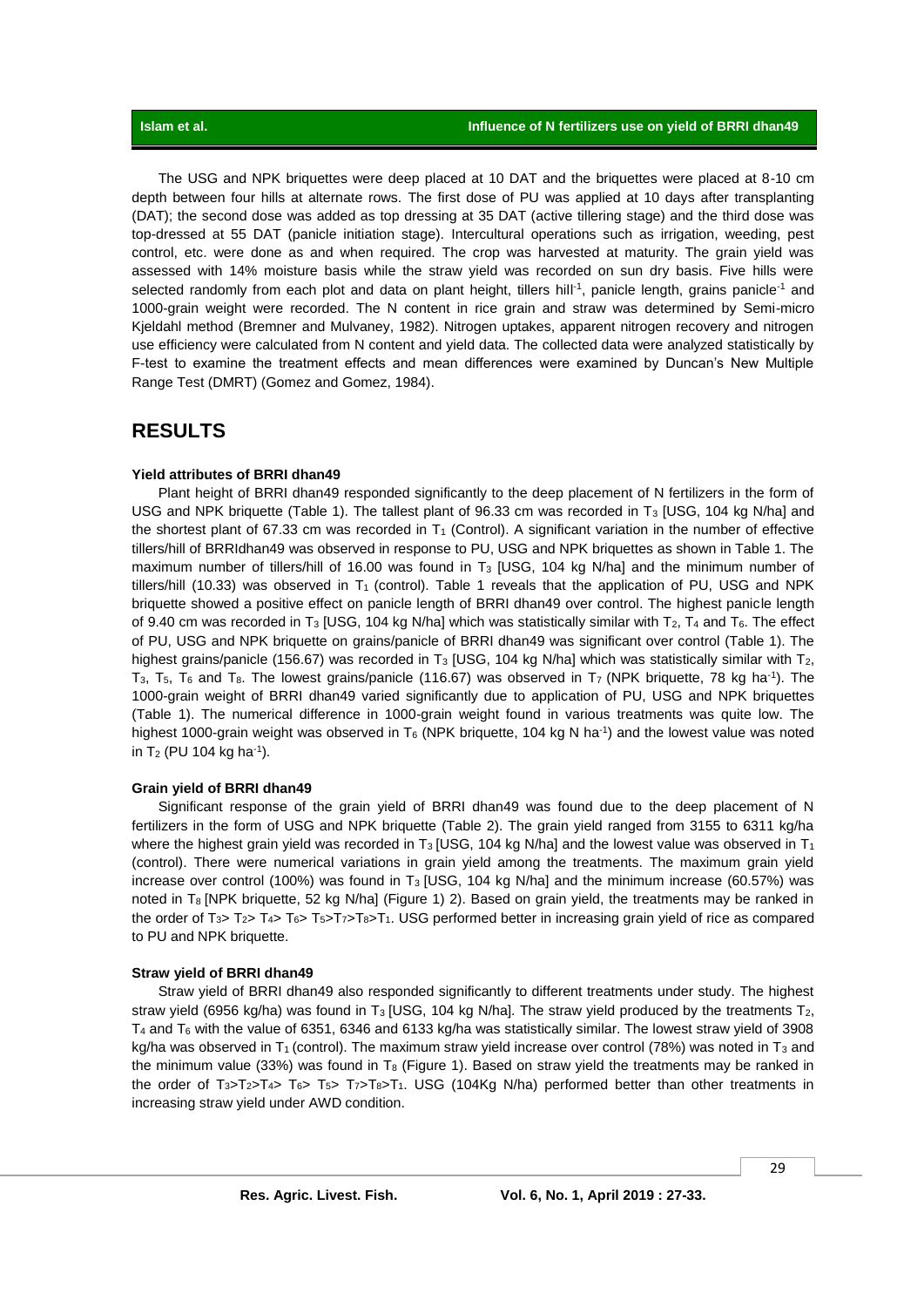| <b>Treatments</b>                                 | <b>Plant height</b><br>(cm) | Tillers hill $-1$<br>(no.) | Panicle length<br>(cm) | <b>Grains</b><br>panicles <sup>-1</sup> (no.) | 1000-grain<br>weight (g) |
|---------------------------------------------------|-----------------------------|----------------------------|------------------------|-----------------------------------------------|--------------------------|
| $T_1$ (Control)                                   | 67.33f                      | 10.33e                     | 6.72e                  | 130.33bc                                      | 36.24bc                  |
| $T_2$ (PU, 104 kg N ha <sup>-1</sup> )            | 89.67b                      | 14.33b                     | 8.61abc                | 154.67a                                       | 35.75c                   |
| $T_3$ (USG, 104 kg N ha <sup>-1</sup> )           | 96.33a                      | 16.00a                     | 9.40a                  | 147.33ab                                      | 37.35abc                 |
| $T_4$ (USG, 78 kg N ha <sup>-1</sup> )            | 82.33c                      | 14.00b                     | 9.03ab                 | 156.67a                                       | 37.75ab                  |
| $T_5$ (USG, 52 kg N ha <sup>-1</sup> )            | 76.67de                     | 12.67d                     | 7.84cd                 | 143.00ab                                      | 36.19 <sub>bc</sub>      |
| $T_6$ (NPK briquette, 104 kg N ha <sup>-1</sup> ) | 85.00c                      | 13.67bc                    | 8.46abc                | 141.33ab                                      | 38.36a                   |
| $T7$ (NPK briquettes, 78 kg N ha <sup>-1</sup> )  | 77.67d                      | 12.67cd                    | 8.17bcd                | 116.67c                                       | 37.48abc                 |
| $T_8$ (NPK briquettes, 52 kg N ha <sup>-1</sup> ) | 73.33e                      | 12.00d                     | 7.27de                 | 141.67ab                                      | 37.97ab                  |
| CV%                                               | 2.52                        | 4.17                       | 6.70                   | 8.18                                          | 2.67                     |
| SE(±)                                             | 1.1785                      | 0.3181                     | 0.3164                 | 6.6844                                        | 0.5725                   |

**Table 1.** Effect of deep placement of N fertilizers in the form of USG and NPK briquettes as compared to PU on the yield components of BRRI dhan49

Figures in a column having common letters do not differ significantly at 5% level of significance.

 $CV(%) = Coefficient of variation; SE( $\pm$ ) = Standard error of means$ 

| <b>Treatments</b>                                 | <b>Grain yield</b> | <b>Straw yield</b> |  |
|---------------------------------------------------|--------------------|--------------------|--|
|                                                   | $(kg ha-1)$        | $(kg ha-1)$        |  |
| $T_1$ (Control)                                   | 3155e              | 3908f              |  |
| $T_2$ (PU, 104 kg N ha <sup>-1</sup> )            | 5865b              | 6391b              |  |
| $T_3$ (USG, 104 kg N ha <sup>-1</sup> )           | 6311a              | 6956a              |  |
| $T_4$ (USG, 78 kg N ha <sup>-1</sup> )            | 5800b              | 6346b              |  |
| $T_5$ (USG, 52 kg N ha <sup>-1</sup> )            | 5474c              | 5900cd             |  |
| $T_6$ (NPK briquette, 104 kg N ha <sup>-1</sup> ) | 5780b              | 6133 <sub>bc</sub> |  |
| $T7$ (NPK briquettes, 78 kg N ha <sup>-1</sup> )  | 5400c              | 5633d              |  |
| $T_8$ (NPK briquettes, 52 kg N ha <sup>-1</sup> ) | 5066d              | 5200e              |  |
| CV%                                               | 2.77               | 2.74               |  |
| $SE(\pm)$                                         | 85.63              | 91.96              |  |

**Table 2.** Yield of BRRI dhan49 as influenced by the form and placement of N fertilizers

Figures in a column having common letters do not differ significantly at 5% level of significance.  $CV(%) = Coefficient of variation; SE( $\pm$ ) = Standard error of means$ 

30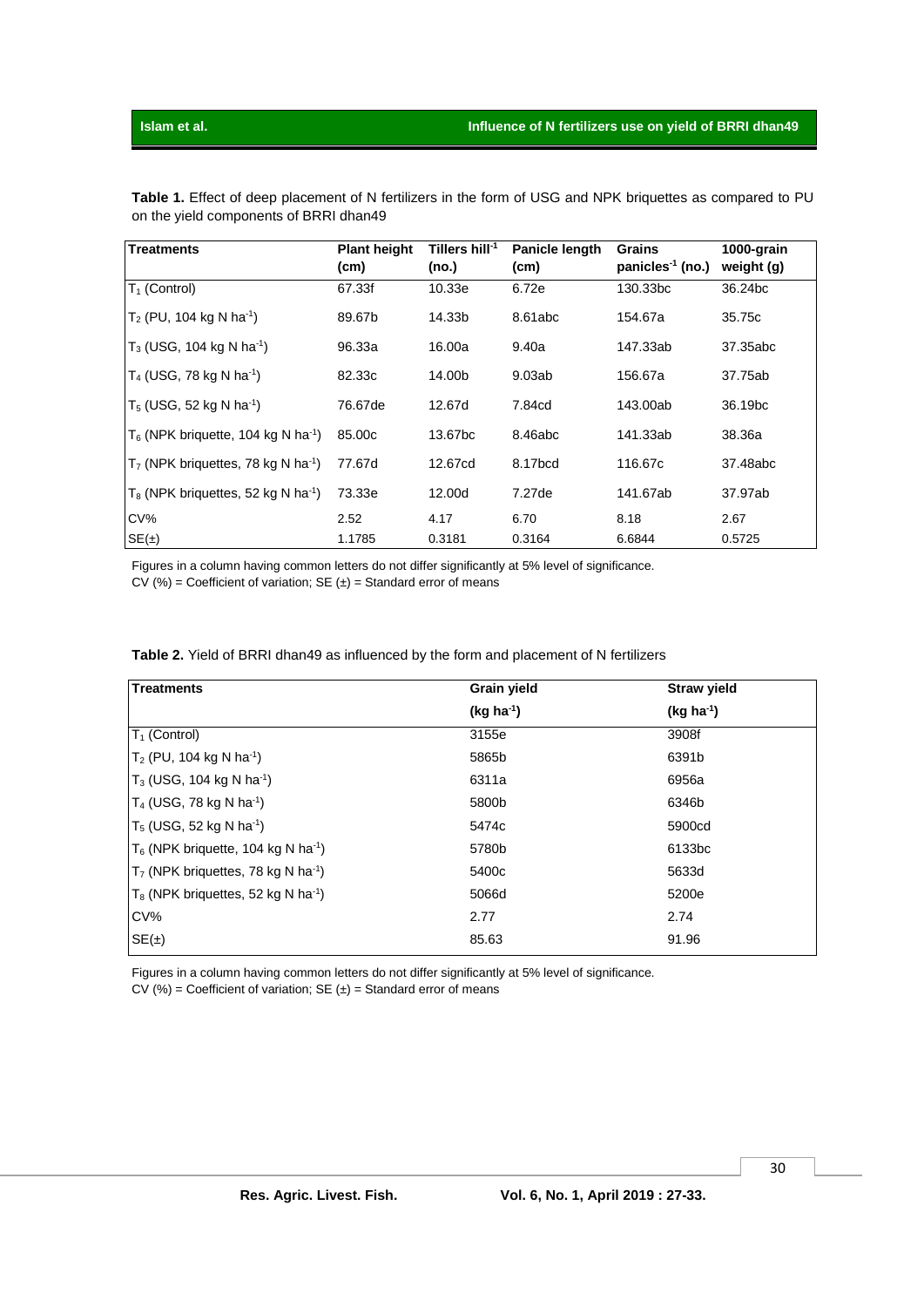

**Figure 1.** Bar diagram showing %yield increase over control of BRRI dhan49 as influenced by the application of PU, USG and NPK briquettes





### **Apparent N recovery (ANR)**

The apparent N recovery (ANR) indicates the absorption efficiency of applied N. The ANR by BRRI dhan49 has been presented in Figure 2. Mean apparent recovery of N by BRRI dhan49 ranged from 52.91 to 92.06% in different treatments (Figure 2). The maximum value of ANR was obtained with the application of USG in T<sub>5</sub> [USG, 52 kg N ha<sup>-1</sup>] followed by T<sub>4</sub> [USG,78kg ha<sup>-1</sup>], T<sub>3</sub> [USG, 104 kg N ha<sup>-1</sup>], T<sub>8</sub> [NPK briquette, 52 kg N ha<sup>-1</sup>], T<sub>7</sub> [NPK briquette, 78 kg N ha<sup>-1</sup>], T<sub>2</sub> [PU, 104 kg N ha<sup>-1</sup>] and the minimum value was found in T<sub>6</sub> [NPK briquette, 104 kg N ha<sup>-1</sup>]. The data clearly indicate that the deep placement of USG and NPK briquettes enhanced the recovery of applied N compared to broadcast application of NPK fertilizers under AWD condition.

31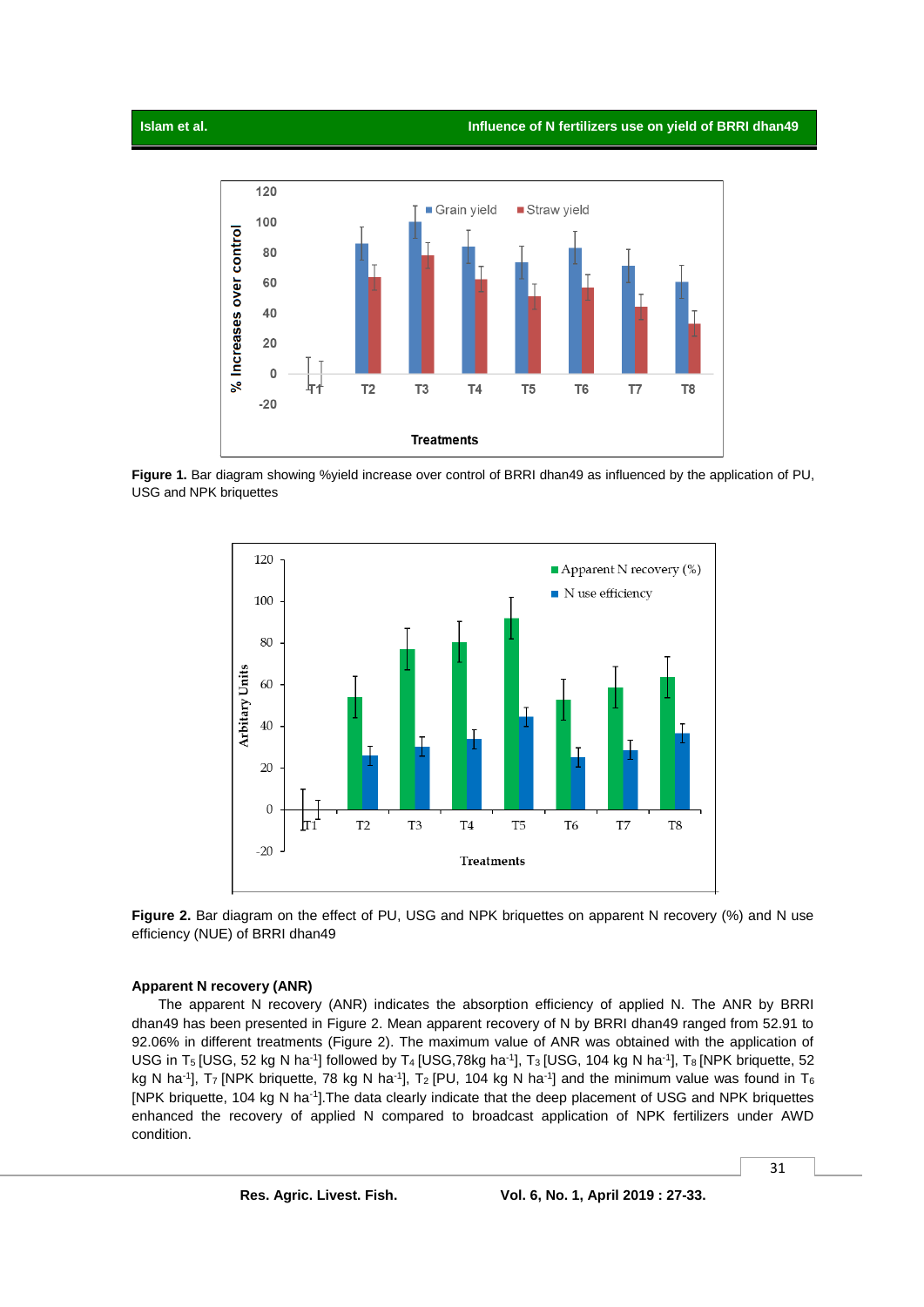#### **Nitrogen Use Efficiency (NUE)**

Agronomic nitrogen use efficiency (NUE) is a term used to indicate the relative balance between the amount of fertilizer N taken up and used by the crop versus the amount of fertilizer N lost. Nitrogen use efficiency represents the response of rice plant in terms of grain yield to N fertilizer. The NUE varied from 25.24 to 44.60 kg grain increase per kg N applied among the treatments (Figure 2). The highest value of NUE (44.60 kg grain increase per kg N applied) was obtained in T<sub>5</sub> [USG, 52 kg N ha<sup>-1</sup>] followed by T<sub>8</sub> (36.76 kg), T<sub>4</sub> (33.91 kg), T<sub>3</sub> (30.34.76 kg), T<sub>7</sub> (28.78 kg) and T<sub>2</sub> (26.06 kg grain increase per kg N applied). The lowest NUE (25.24 kg grain increase per kg N applied) was found in T<sub>6</sub> [NPK briquette, 104 kg N ha<sup>-1</sup>]. The data clearly indicate that the deep placement of USG and NPK briquettes enhanced the recovery of applied N as compared to broadcast application of NPK fertilizers.

## **DISCUSSION**

In Bangladesh, farmers generally apply N fertilizers using conventional broadcast method in the soil surface especially in rice cultivation system. The nitrogen use efficiency especially of urea fertilizer is very low (30-35%) in rice cultivation due to loss of applied nitrogen through a number of processes including volatilization, denitrification, surface run-off, leaching, etc. (IFDC, 2007). Many strategies have been developed to increase the efficiency of applied fertilizers through proper timing, deep placement, modified forms of fertilizers, irrigation control etc. Among them deep placement of fertilizers is one of the most effective methods in reducing loss of N. On the other hand, use of slow release fertilizer under alternate wetting and drying (AWD) system introduces a new dimension in the N fertilization regime. But, AWD practice has been found to have negative, similar or positive effect on yield of rice which is still a researchable topic. The present study was conducted to evaluate the effects of deep placement of N fertilizers especially of USG and NPK briquettes in comparison with broadcast application of PU on N use efficiency and yield of BRRI dhan49 under AWD condition. The results revealed that the deep placement of USG and NPK briquettes was more effective than broadcast application of PU. The treatments receiving USG and NPK briquettes increased the yield and N use efficiency as compared to PU. This not only improves N use efficiency in AWD rice cultivation system but also minimizes N loss resulting from ammonia volatilization and denitrification (Savant and Stangel, 1990; Mohanty et al. 1999). It also reduces the chance of fertilizer-related environmental pollution by minimizing N runoff and volatilization losses.

The grain yield of BRRI dhan49 has been significantly increased due to the application of N fertilizers under AWD condition. The highest grain yield was recorded in T<sub>3</sub> [USG, 104 kg N ha<sup>-1</sup>] which was statistically similar to T<sub>2</sub> [PU, 104 kg N ha<sup>-1</sup>], T<sub>4</sub> [USG. 78 kg ha<sup>-1</sup>] and T<sub>6</sub> [NPK briquette, 104 kg N ha<sup>-1</sup>]. These results indicate positive effects of deep placement of N fertilizers on rice yield. The increase in rice yield as observed in the present study is due to the spontaneous supply of nitrogen from USG throughout the growing period of rice and due to minimum loss of nitrogen as because of deep placement. These findings are well corroborated with Kapoor et al. (2008) and Islam et al. (2011) who observed increased rice yield due to application of USG and NPK briquettes.

Due to deep placement of N fertilizer under AWD condition, the N uptake by rice was increased to a significant extent. However, the uptake held with the application of USG (104 kg N ha<sup>-1</sup>) was higher than the application of PU and NPK briquette). Accordingly, the maximum N recovery of applied N and N use efficiency were also obtained from the application of USG.

## **CONCLUSION**

The deep placement of N fertilizers has numerous benefits over broadcast application of PU and NPK briquettes. From the results of the present study it was observed that the deep placement of USG had better performances on grain and straw yields, nitrogen recovery and nitrogen use efficiency as compared to the broadcast application of PU and NPK briquettes. Based on grain yield, N recovery and N use efficiency it can be concluded that application of N  $@$  78 kg ha<sup>-1</sup> (75% of recommended N) as USG can be used for the production of BRRI dhan49.

32